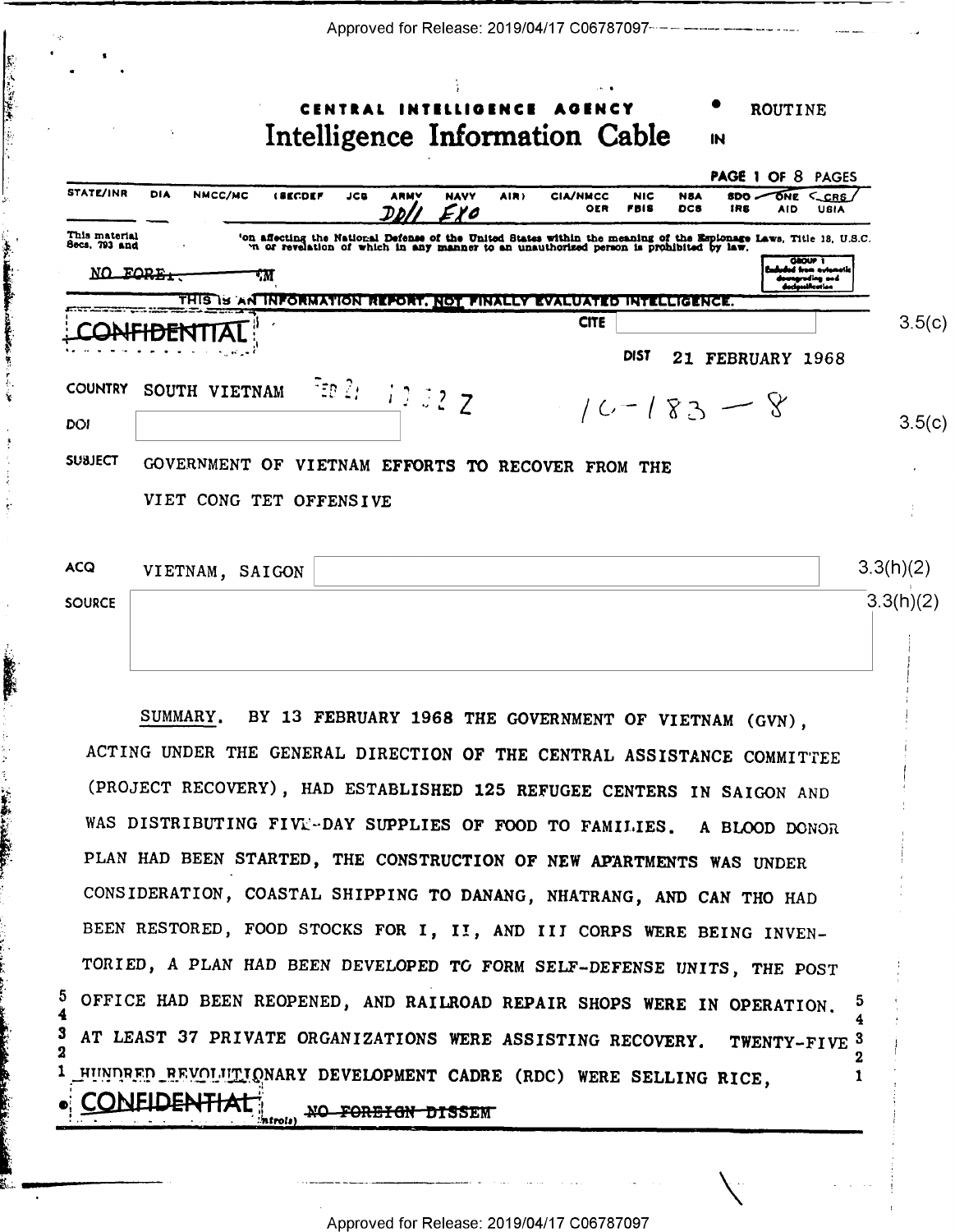| むしゃ しゅくりょく | IN | $\ddot{\phantom{a}}$ |
|------------|----|----------------------|
|            |    |                      |

 $3.5(c)$ 

I

PAGE 2 OF 8 PAGES

## CONFIDENT  $\frac{1}{\sqrt{1-\frac{1}{\sqrt{1-\frac{1}{\sqrt{1-\frac{1}{\sqrt{1-\frac{1}{\sqrt{1-\frac{1}{\sqrt{1-\frac{1}{\sqrt{1-\frac{1}{\sqrt{1-\frac{1}{\sqrt{1-\frac{1}{\sqrt{1-\frac{1}{\sqrt{1-\frac{1}{\sqrt{1-\frac{1}{\sqrt{1-\frac{1}{\sqrt{1-\frac{1}{\sqrt{1-\frac{1}{\sqrt{1-\frac{1}{\sqrt{1-\frac{1}{\sqrt{1-\frac{1}{\sqrt{1-\frac{1}{\sqrt{1-\frac{1}{\sqrt{1-\frac{1}{\sqrt{1-\frac{1}{\sqrt{1-\frac{1}{\sqrt{1-\frac{1$

 $^{\dagger}3$ 

2

4

## NO FOREIGN DISSEM

HELPING REFUGEES, DISTRIBUTING SUPPLIES, GIVING FIRST AID, AND INFORMING ON SUSPECTED VIET CONG (VC). POPULAR REACTION TO THE PRESENCE OF THE RDC IN SAIGON WAS FAVORABLE. THERE WAS DISAGREEMENT AMONG RECOVERY PERSONNEL AT BOTH CABINET AND WORKING LEVELS, HOWEVER. RDC TEAMS FACED RED TAPE. VICE PRESIDENT KY AND POLICE DIRECTOR LOAN WERE AGAINST PRIVATE ORGANIZATIONS HELPING. LOWER HOUSE DEPUTY MINH THOUGHT THE CENTRAL COMMITTEE WAS NOT GIVING'ADEQUATE ATTENTION TO LONG RANGE NEEDS. YOUTH GROUPS WERE OFFENDED BY NGUYEN BAO TRI'S METHODS. ALL IN ALL, HOWEVER, THE COMMITTEE WAS DOING A CREDITABLE JOB. SOME PEOPLE WERE PROBABLY OFFENDED AND OTHERS IGNORED WHO SHOULD HAVE BEEN INCLUDED, BUT THE COMMITTEE WAS NOT AS BAD AS ITS DETRACTORS CLAIMED NOR AS GOOD AS ITS PROMOTERS CLAIMED. VICE PRESIDENT KY DID WELL AND SO, UNDER THE CIRCUMSTANCES, DID THE MINISTER OF SOCIAL WELFARE AND REFUGEES. THE PROBLEM WITH THE YOUTH GROUPS REFLECTED ON MINISTER TRI. THE MINISTER OF HEALTH PERFORMED WELL. THE COMMITTEE CLEARLY PROVIDED A STIMULUS TO GVN QUICK RESPONSE, A SENSE OF DRAMA WAS DERIVED FROM THE EFFORTS, AND SEVERAL POLITICAL FORTUNES WOULD BE AFFECTED. END SUMMARY.

1. ON 3 FEBRUARY 1968 THE GOVERNMENT OF VIETNAM (GVN) ESTABLISHED A CENTRAL COMMITTEE FOR RELIEF TO THE PEOPLE UNDER THE LEADERSHIP OF VICE PRESIDENT NGUYEN CAO KY WITH GENERAL NGUYEN DUC THANG AS CHIEF 5 OF STAFF. THE COMMITTEE WAS SET UP TO COORDINATE THE WORK OF ALL CIVIL AND MILITARY AGENCIES FOR THE PURPOSE OF RESTORING ORDER AND V-4  $\frac{m (cos) - N}{2}$  .  $\frac{m (cos) - N}{2}$  . Tunnels .  $\frac{m (cos) - N}{2}$ 

..-\_.\_.. \_

 $-$ 

\_\_---\_-4=a',;cln=:A4.:mEz&'r\_.z2..~""':::11;:4.¢;=;.r.a;'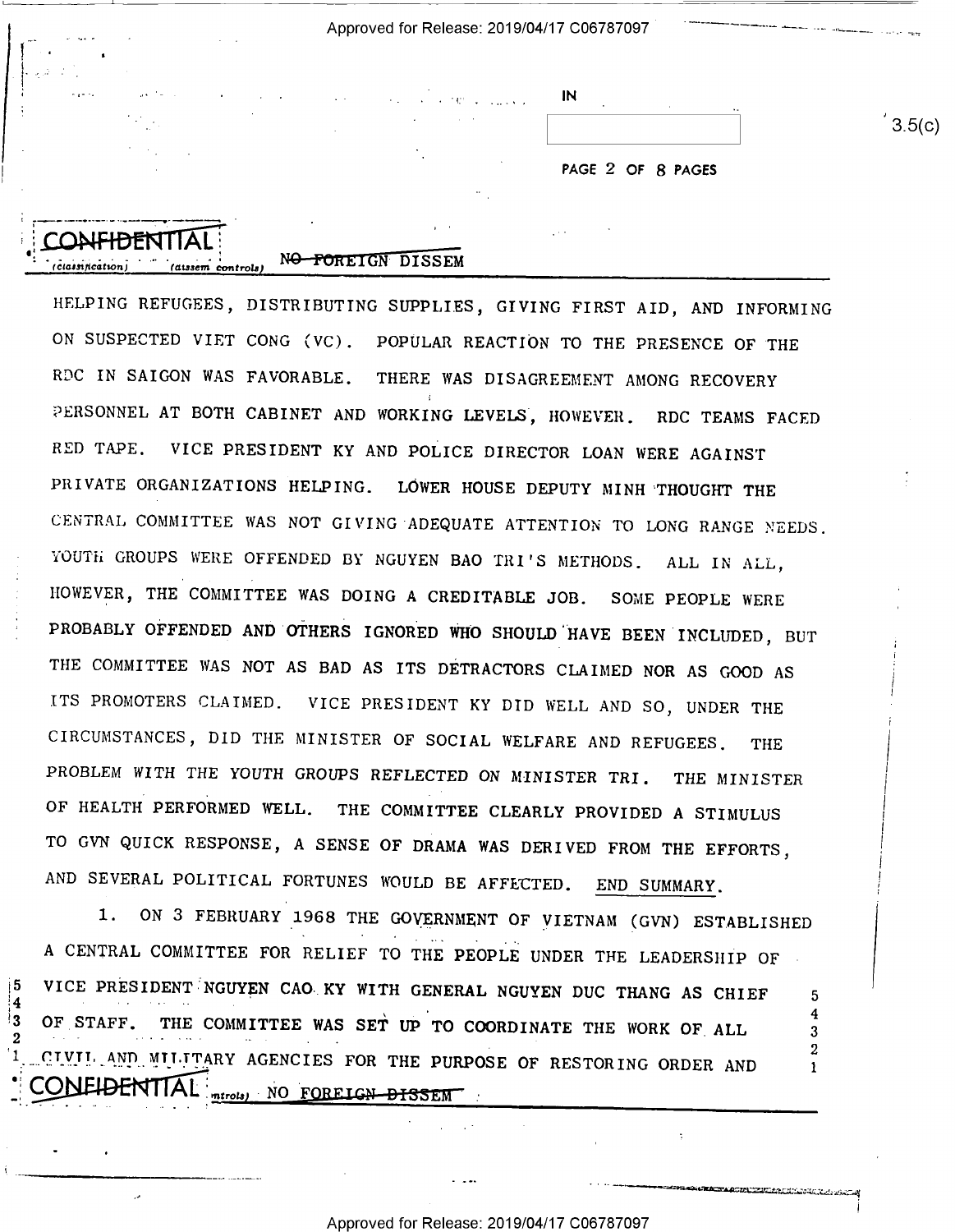| ΙN                       |        |
|--------------------------|--------|
|                          | 3.5(c) |
| <b>DACE 2 OF A BACCC</b> |        |

| CONFIDENTIAL |                   |
|--------------|-------------------|
|              | NO FOREIGN DISSEM |

 $5\phantom{.0}$ 

 $3<sup>1</sup>$ 2

SECURITY, RESTORING THE SUPPLY AND DISTRIBUTION SYSTEM, ASSISTING THE VICTIMS OF THE VIET CONG (VC) ATTACK, AND HELPING PEOPLE TO ORGANIZE FOR SELF DEFENSE. COMMITTEE MEMBERSHIP INCLUDES THE PRIME MINISTER, THE MINISTER IN THE PRIME MINISTER'S OFFICE, THE MINISTERS OF DEFENSE, INTERIOR, REVOLUTIONARY DEVELOPMENT, SOCIAL WELFARE AND REFUGEES, ECONOMICS, PUBLIC WORKS AND HEALTH; THE DIRECTOR GENERAL OF NATIONAL POLICE, THE DIRECTOR GENERAL OF INFORMATION, AND THE CHIEF OF THE JOINT GENERAL STAFF. THE TASKS OF THE COMMITTEE COME UNDER SUBCOMMITTEES FOR REQUIREMENTS (HOANG VAN LAC); RESOURCE AVAILABILITY (TROUNG THAI TON); ALLOCATIONS; INFORMATION AND PSYCHOLOGICAL OPERATIONS (NGUYEN NGOC LINH); AND POPULAR PARTICIPATION (KHU DUC HUNG). AT THE PROVINCE LEVEL, SIMILAR COORDINATING BODIES ARE BEING ESTABLISHED. THE MINISTERS MEET DAILY WITH VICE PRESIDENT KY AT 0900 FOR INSTRUCTIONS AND THEIR REPRESENTATIVES MEET DAILY AT 1700 WITH GENERAL THANG TO REPORT PROGRESS.

2. BY 13 FEBRUARY THERE WERE 125 REFUGEE CENTERS IN OPERATION IN THE IDENTIFICATION OF FOOD STOCKS AND THE ESTABLISHMENT OF MORE SAIGON. REFUGEE CENTERS AND MOBILE SALES UNITS WAS CONTINUING. ENOUGH RICE AND PORK WAS BEING SOLD TO PROVIDE RECIPIENT FAMILIES WITH SUFFICIENT SUPPLIES FOR FIVE DAYS. THE CURFEW HOURS WERE BEING SHORTENED IN DISTRICTS ONE, TWO, AND FOUR OF SAIGON WITH MINIMUM RESTRICTIONS BEING APPLIED.  $5\phantom{.0}$ SECTIONS OF DISTRICTS THREE AND FIVE HAD ALSO BEEN OPENED UP. A BLOOD 3 IAD BEEN STARTED BY THE MINISTER OF HEALTH AND USAID I CONEIDENTIAL <sub>atrols</sub>, <u>no forefon dissem</u>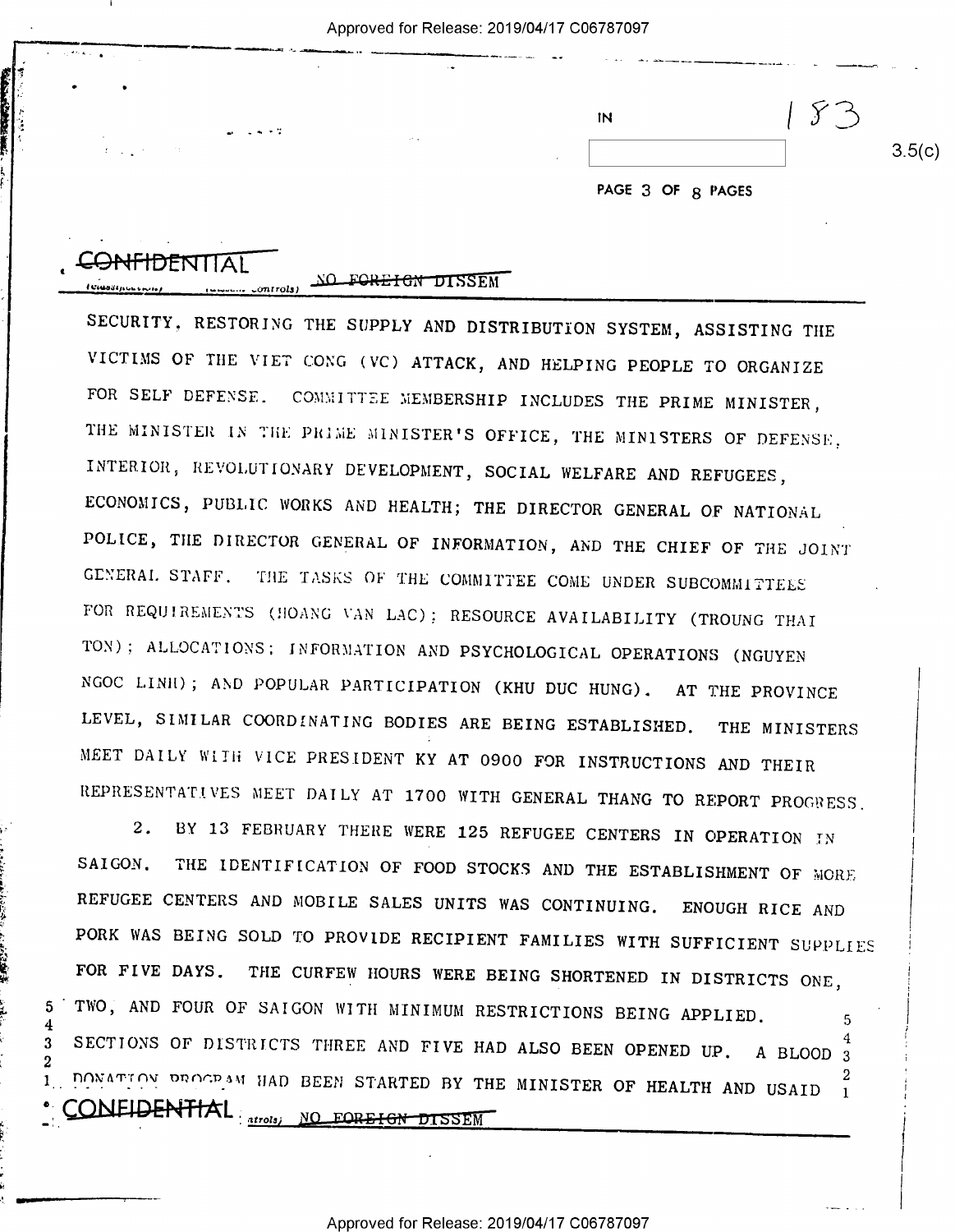Approved for Release: 2019/04/17 C06787097

| IN |        |
|----|--------|
|    | 3.5(c) |
|    |        |

PAGE 4 OF 8 PAGES

(assem controls) NO FOREIGN DISSEM

5  $\boldsymbol{4}$ 

3

HAD INVENTORIED REQUIREMENTS AND CABLED NEEDS TO FREE WORLD CAPITALS. THE MINISTER OF PUBLIC WORKS WAS PREPARING A PLAN FOR THE CONSTRUCTION OF 10,000 MULTI-STORY APARTMENT UNITS AT A COST OF TWO BILLION PIASTRES USING LOCAL CONTRACTORS AND MATERIALS. THE VIETNAMESE COASTAL FLEET WAS BACK IN OPERATION AND WAS TO BE USED TO SUPPLY DANANG, NHATRANG, AND CAN THO. INVENTORIES OF FOOD STOCKS HAD BEEN MADE IN CORPS I, II, SUFFICIENT STOCKS WERE ON HAND. THE MINISTER OF INTERIOR HAD AND III. DEVELOPED A PLAN TO SET UP SELF-DEFENSE UNITS WITHIN SUCH SOCIO-POLITICAL. STRUCTURES AS CITY WARDS, VILLLAGE COMMUNITIES, AND EMPLOYEE GROUPS. THE DIRECTOR GENERAL FOR INFORMATION AND PRESS WAS PLANNING TO PUT OUT A NEWSLETTER FOR SAIGON REFUGEES, THE MAIN POST AND TELEGRAPHIC OFFICE HAD BEEN REOPENED, AND RAILROAD WORKSHOPS WERE BACK IN OPERATION AND REPORT-ING LITTLE OR NO DAMAGE.

THERE WERE 37 PRIVATE VIETNAMESE ORGANIZATIONS WORKING WITH THE  $3<sub>1</sub>$ MINISTER OF SOCIAL WELFARE AND REFUGEES INCLUDING CATHOLIC AND BUDDHIST WELFARE ORGANIZATIONS, THE VIETNAMESE WOMEN'S ASSOCIATION, THE VIETNAMESE CONFEDERATION OF LABOR, MERCHANTS ASSOCIATIONS, AND STUDENT AND YOUTH THE ACTUAL NUMBER OF PRIVATE GROUPS WAS LARGER THAN 37, BUT MANY GROUPS. HAD FORMED JOINT ORGANIZATIONS. DESPITE A SLOW START CAUSED BY TARDINESS ON THE PART OF GVN DISTRICT OFFICIALS, THE 2,500 REVOLUTIONARY DEVELOP-5 MENT CADRE (RDC) WERE ENGAGED IN MANNING RICE SALES UNITS, WORKING IN REFUGEE CENTEES, DISTRIBUTING RELIEF SUPPLIES, GIVING SIMPLE FIRST AID,1 CONFIDENTIAL <sub>merola)</sub> NO FOREIGN DISSEM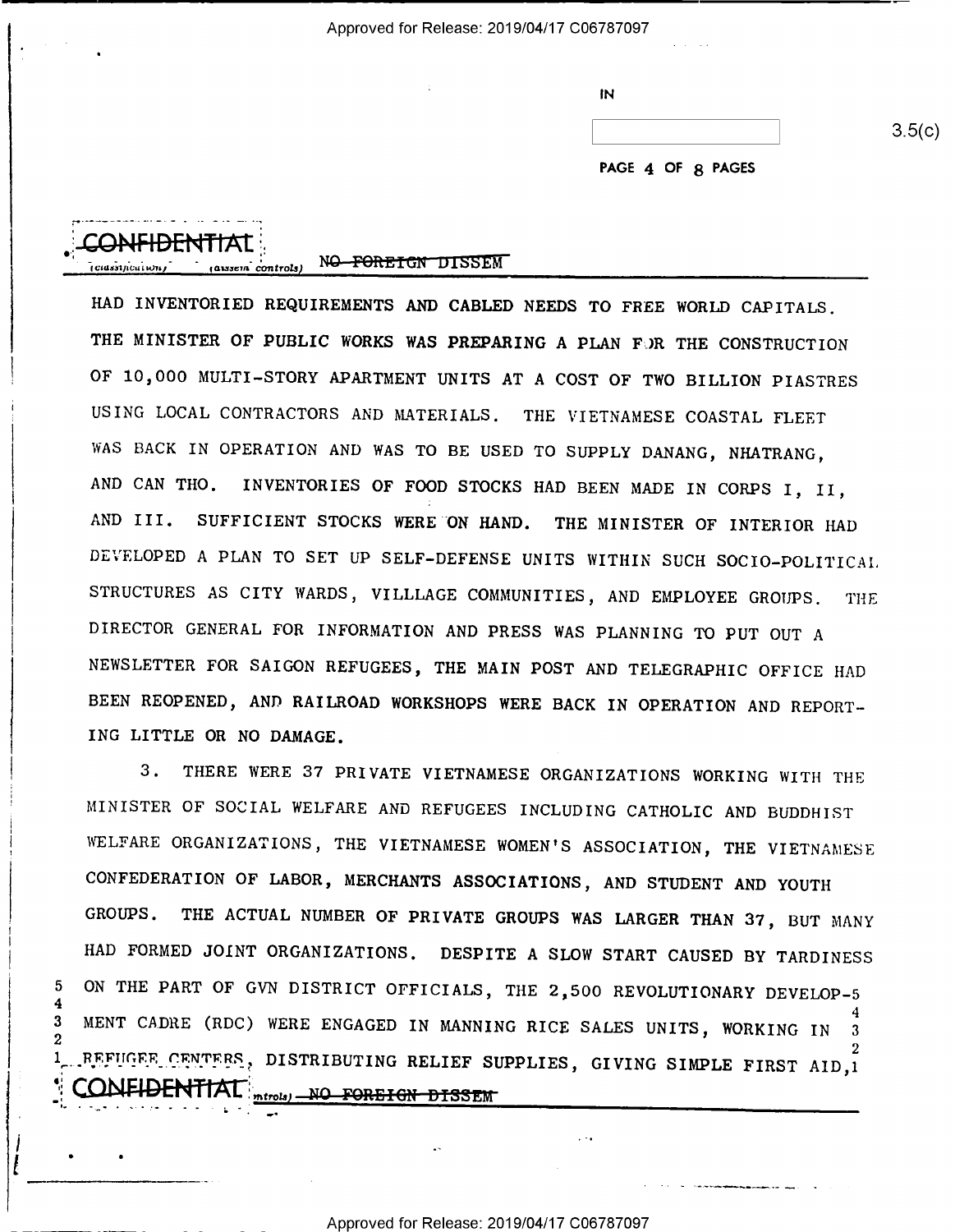| . . |                  | IN |  |
|-----|------------------|----|--|
|     | المحتبة المتعارض |    |  |
|     |                  |    |  |

 $3.5(c)$ 

PAGE 5 OF 8 PAGES

| <b>CONFIDENTIAL</b>                   |  |
|---------------------------------------|--|
|                                       |  |
| Junsen controls)<br>ししょほののりょうしいしょいりょう |  |

I

I

 $K$  ) ( ),  $\frac{1}{2}$  ),  $\frac{1}{2}$  ),  $\frac{1}{2}$  ),  $\frac{1}{2}$  ),  $\frac{1}{2}$  ,  $\frac{1}{2}$  ,  $\frac{1}{2}$  ,  $\frac{1}{2}$  ,  $\frac{1}{2}$  ,  $\frac{1}{2}$  ,  $\frac{1}{2}$  ,  $\frac{1}{2}$  ,  $\frac{1}{2}$  ,  $\frac{1}{2}$  ,  $\frac{1}{2}$  ,  $\frac{1}{2}$  ,  $\frac{1}{2}$  ,  $\$ 

## FOREIGN-DISSEM

.<br>Not**her and the state of the second contract of the state of the state of the state of the state of the state of the state of the state of the state of the state of the state of the state of the state of the state of the** 

PROCESSING REFUGEES AND HELPING THEM FILL OUT OFFICIAL FORMS, AND TURN-ING IN SUSPECTED VC. THE PEOPLE HAD RECEIVED THE RDC WELL. MANY RESIDENTS OF SAIGON WERE SEEING THE RDC FOR THE FIRST TIME AND WERE IMPRESSED WITH WHAT THEY SAW, PARTICULARLY THE HONESTY AND MOTIVATION OF THE GROUP. THE PEOPLE BUYING RICE AT SOME CENTERS WERE BEGINNING TO IDENTIFY VC SUSPECTS TO THE RDC AND AS A RESULT ARRESTS WERE BEING MADE. RDC SONGS WERE HEARD FROM BUSES CARRYING RDC AROUND TOWN AND THE SOUND WAS IMPRESSIVE.

4. THE PICTURE OF ACTIVITY, COORDINATION, AND EFFECTIVENESS WAS MARRED, HOWEVER, BY INTERNAL SQUABBLING AMONG THE MINISTERS AND EX-CESSIVELY BUREAUCRATIC BEHAVIOR BY OFFICIALS ON THE WORKING LEVEL. FOR EXAMPLE, THE RDC TEAMS WERE OFTEN FRUSTRATED BY THE INABILITY OF THE DISTRICT OFFICIALS TO CUT THROUGH THE RED TAPE AND GET ON WITH THE JOB. IN ONE CENTER, ALL OF THE OFFICIALS INSISTED ON SIGNING THEIR NAMES TO A DOCUMENT BEFORE ONE PEASANT WAS ABLE TO PURCHASE HIS RICE. THERE WAS A REPORT THAT VICE PRESIDENT KY AND POLICE DIRECTOR LOAN HAD AGREED ON THE INADVISABILITY OF ACCEPTING OFFERS OF COLLABORATION IN REFUGEE RELIEF FROM THE PRIVATE SECTOR ON THE GROUNDS THAT WITHOUT PRIVATE ASSISTANCE THE GVN WOULD BE BETTER ABLE TO DO THE JOB. KY AND LOAN WERE ALSO RE-PORTED TO BE FEARFUL OF HAVING "NEUTRALISTS" AMONG THEIR PRIVATE  $\overline{5}$ 3 ORGANIZATIONS EXPLOIT THEIR ROLE TO CREATE A GROUNDSWELL IN FAVOR OF  $3$  $\overline{2}$ ENDING THE WAR IMMEDIATELY AND FORMING A COALITION GOVERNMENT. HO  $\mathbf{1}$ **CONFIDENTIAL** Atrola) NO FORETGN DISSEM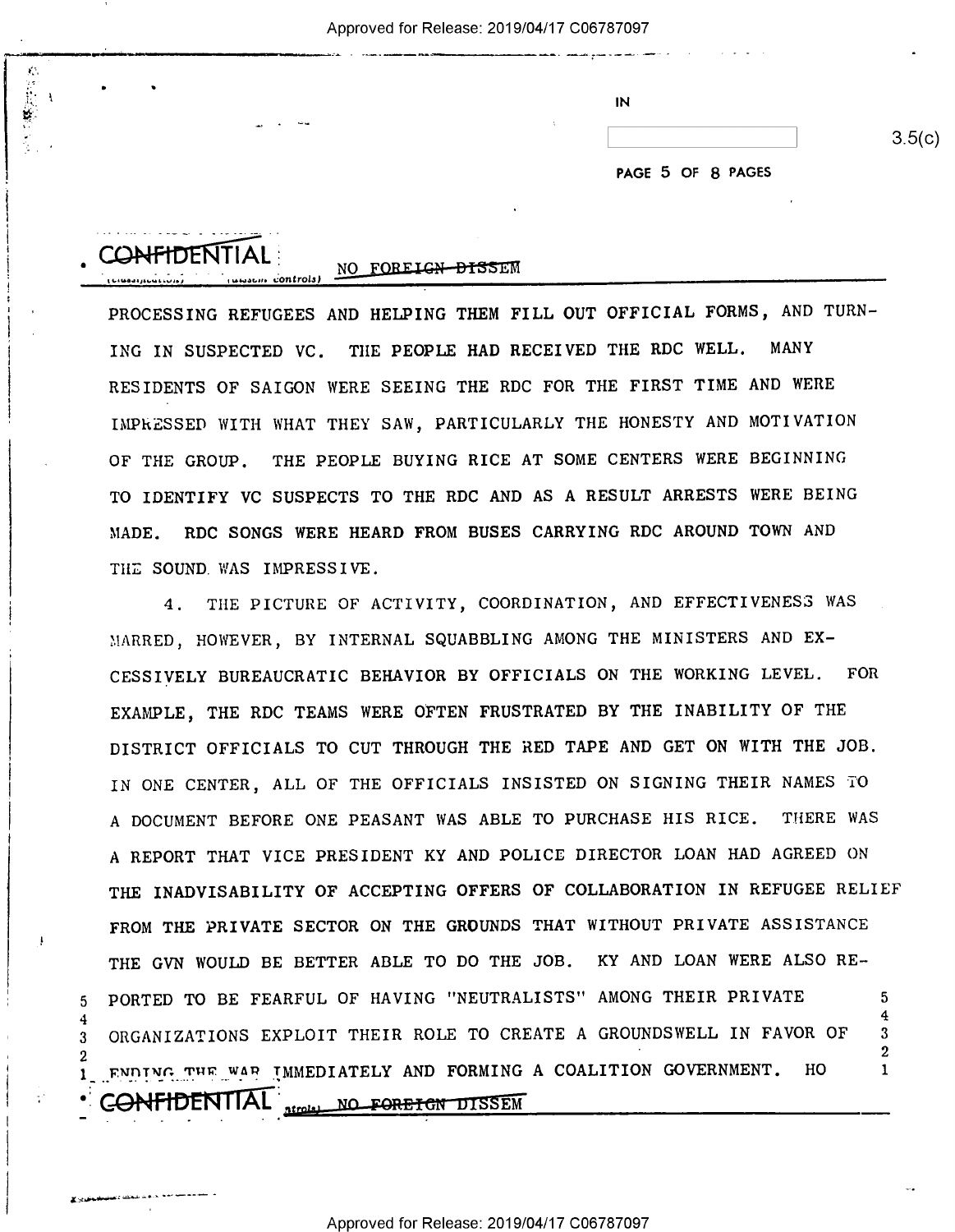| $\mathsf{IN}$ |  |  |
|---------------|--|--|
|               |  |  |
|               |  |  |

PAGE 6 OF 8 PAGES

 $3.5(c)$ 

r " " ' . .

'q1..»'.~|';-\.'Iuiui.("

'

5

3

Juissein controls) NO FORETGN DISSEM

VAN MINH, ONE OF THE TWO LOWER HOUSE REPRESENTATIVES ON THE RELIEF COMMITTEE, BELIEVED THE COMMITTEE SHOULD TIGHTEN UP ITS MODE OF OPERATION. IT SHOULD NOT, FOR EXAMPLE, WASTE ITS TIME ON PERIPHERAL ISSUES AND SHOULD CONCENTRATE INSTEAD ON RESTORATION OF SECURITY AND AID TO VICTIMS. MINH FELT THAT THE COMMITTEE WAS MOVING AHEAD ON PROJECTS WITHOUT ADEQUATE ATTENTION TO LONGER RANGE NEEDS. MINH FELT THAT INSTEAD OF MERELY MOVING REFUGEES INTO TEMPORARY RELOCATION CENTERS, THE COMMITTEE SHOULD HAVE GIVEN IMMEDIATE CONSIDERATION TO PERMANENT RELOCATION OF REFUGEES, INCLUDING CONSTRUCTION, AT LOW COST, OF BASIC HOUSING ON BURNED—OUT SITES —— A PROPOSAL BEING DEVELOPED BY THE MINISTER OF PUBLIC WORKS. THE COMMITTEE ANNOUNCED THAT ANYONE WISHING TO VOLUNTEER HIS SERVICES SHOULD DO SO DIRECTLY TO THE MINISTER OF SOCIAL WELFARE AND RELIEF. MANY INDIVIDUALS AND GROUPS FOLLOWED THIS INSTRUCTION BUT SOME, FOR EXAMPLE, THE YOUTH GROUPS, THOUGHT IT WOULD BE BETTER IF THEY VOLUNTEERED THEIR SERVICES TO THE COMMITTEE THROUGH THE MINISTRY OF REVOLUTIONARY DEVELOPMENT. TO COPE WITH THE ASSISTANCE BE-ING OFFERED, MINISTER TRI HELD A MEETING ON THE MORNING OF 9 FEBRUARY WITH ALL VOLUNTEER GROUPS. HE TOLD THEM HE WANTED YOUTH TO GET INVOLVED IN GARBAGE COLLECTION, REFUGEE RELIEF, AND WRITING A DECLARATION AGAINST THE VC. HE PROVIDED NO SPECIFIC DIRECTION, BUT RATHER ASKED THE GROUPS5 4 TO SUBMIT PROJECTS FOR HIS CONSIDERATION. THE GROUPS WERE DISGUSTED 3 WITH THIS PROCEDURE AND CEASED OFFERING THEIR SERVICES TO TRI. IN- $\mathbf{1}$ **AFIDENTIAL** *retrols* NO FORETON DISSEM

. \_\_\_\_\_\_\_\_\_ \_ \_\_ \_ - \_ \_ \_\_...\_.\_\_\_\_,\_-...\_\_-@..,-\_--..--\_--0...-\_\_..\_ ..\_.\_-.-.\_ .\_.\_--.\_.-.-C-..--...\_\_.\_-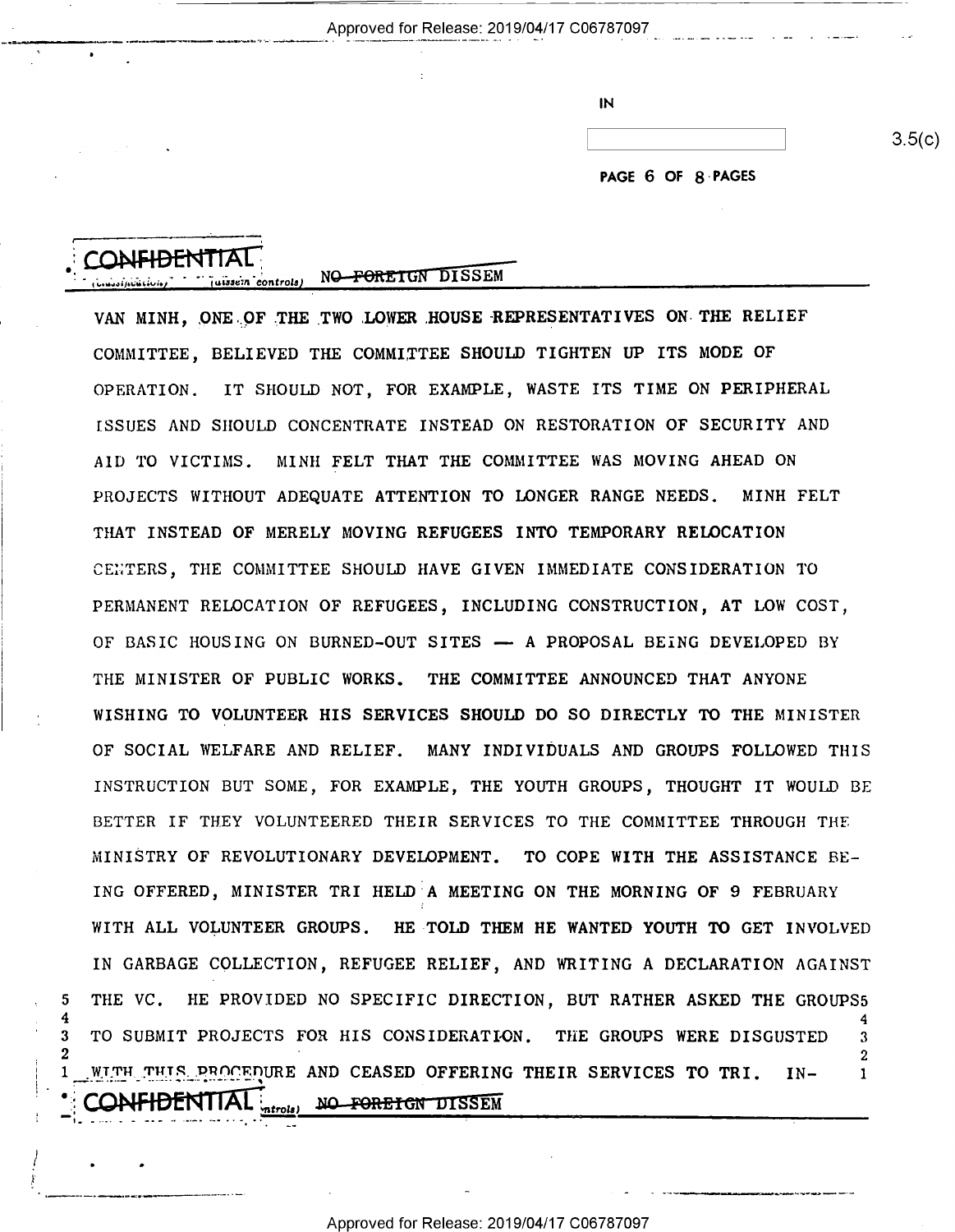J i >'"°- \*4 \_-\_\_.. -.. . . . .... . \_\_

 $\tilde{\mathcal{L}}_{\text{max}}$  , and the set of the properties of  $\mathcal{L}_{\text{max}}$ 

 $3.5(c)$ 

PAGE 7 OF 8 PAGES

## <del>:ONFIDENTIA</del> z¢.;.,;;,.z..;..;,'  $\cdots$ ,  $\cdots$  controls)

.\_, \_ .

- we

, Q 5

 $3$ 

5

u - <del>. o qqqga</del>n - can<del>al a ——————</del>——

;-—- ----- --—-.----—--.-------——-,

STEAD, MANY GROUPS TURNED BACK TO THE MINISTER OF SOCIAL WELFARE AND REFUGEES FOR DIRECTION.

5. ON BALANCE, IT MAY BE SAID THAT THE RELIEF COMMITTEE WAS DOING A CREDITABLE JOB. ALTHOUGH IT MAY NOT HAVE BEEN AN EXAMPLE OF ADVANCED MANAGERIAL OR POLITICAL SCIENCE IN ACTION, THE COMMITTEE MANAGED TO GET A PROGRAM MOVING AND TO MOTIVATE THE PRIVATE SECTOR TO WORK WITH, OR AT LEAST BESIDE IT. SOME PEOPLE WERE PROBABLY ANTAGONIZED IN THE PROCESS OF ESTABLISHING THE COMMITTEE AND ITS PROGRAMS; MANY GOOD PEOPLE WERE PROBABLY IGNORED. NEVERTHELESS, THE PROGRAM WAS NOT AS DEFICIENT AS ITS DETRACTORS INSISTED NOR AS IMPRESSIVE AS ITS ENTHUSIASTS CLAIMED. VICE PRESIDENT KY WAS DOING A FIRST RATE JOB COVERING ALL BASES AND INSURING, WITH THE HELP OF NGUYEN NGOC LINH, THAT FULL (SOMETIMES TOO MUCH) PUBLICITY WAS GIVEN TO THE EFFORT. THE MINISTER OF SOCIAL WELFARE AND REFUGEES WAS OBVIOUSLY SWAMPED BOTH WITH REFUGEES AND WITH THOSE WHO WISHED TO HELP; STILL, HE MANAGED TO SET UP MORE CENTERS EACH DAY AND KEEP THE CENTERS SUPPLIED WITH VITAL'MATERIALS. MINISTER.TRI FALTERED BADLY WITH YOUTH GROUPS AND DID.NOT. SEEM TO HAVE RECOVERED. THE ONLY CONCRETE ACTION REPORTED WAS THE DISPATCH OF HIW OWN CIVIL SERVICE EMPLOYEES TO THE STREETS TO CLEAN UP THE TRASH, A JOB THE YOUTHS WOULD AND COULD HAVE DONE ON A CONTINUING BASIS HAD THEY BEEN GIVEN PROPER 5 DIRECTION. THE MINISTER OF HEALTH WAS PERFORMING WELL. IT WAS TOO З FARIY TO TELL THE MINISTER OF PUBLIC WORKS WOULD CARRY OUT ONEIDENTIAL . .\_ \_.